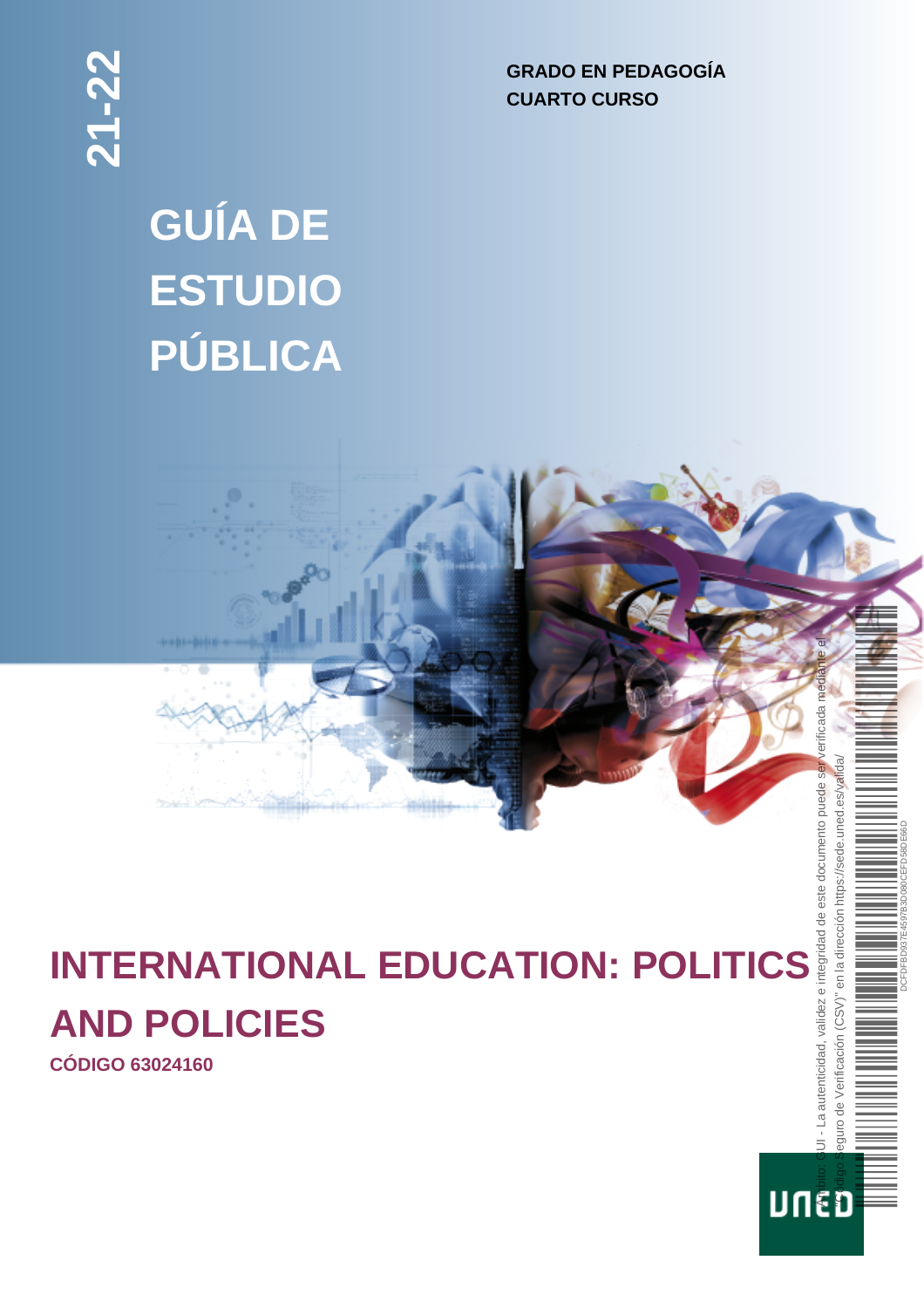**INTERNATIONAL EDUCATION: POLITICS AND POLICIES CÓDIGO 63024160**

# **ÍNDICE**

[PRESENTACIÓN Y CONTEXTUALIZACIÓN](#page-2-0) [REQUISITOS Y/O RECOMENDACIONES PARA CURSAR LA](#page-2-1) [ASIGNATURA](#page-2-1) [EQUIPO DOCENTE](#page-3-0) [HORARIO DE ATENCIÓN AL ESTUDIANTE](#page-3-1) [TUTORIZACIÓN EN CENTROS ASOCIADOS](#page-3-2) [COMPETENCIAS QUE ADQUIERE EL ESTUDIANTE](#page-3-2) [RESULTADOS DE APRENDIZAJE](#page-4-0) **[CONTENIDOS](#page-4-1)** [METODOLOGÍA](#page-6-0) [SISTEMA DE EVALUACIÓN](#page-6-1) [BIBLIOGRAFÍA BÁSICA](#page-7-0) [BIBLIOGRAFÍA COMPLEMENTARIA](#page-7-1) RECURSOS DE APOYO Y WEBSPAFÍA<br>
RECULSOS DE APOYO Y CONTEXTUALIZACI<br>
REQUISITOS Y/O RECOMENDACIONES<br>
ASIGNATURA<br>
EQUIPO DOCENTE<br>
HORARIO DE ATENCIÓN AL ESTUDIAN<br>
TUTORIZACIÓN EN CENTROS ASOCIA<br>
COMPETENCIAS QUE ADQUIERE EL

kmbito: GUI - La autenticidad, validez e integridad de este documento puede ser verificada mediante el Ámbito: GUI - La autenticidad, validez e integridad de este documento puede ser verificada mediante el "Código Seguro de Verificación (CSV)" en la dirección https://sede.uned.es/valida/ es/valida la dirección  $\overline{a}$ rCSV<sup>"</sup> erificación 읏 Sequro "Código \$

DCFDFBD937E4597B3D080CEFD58DE66D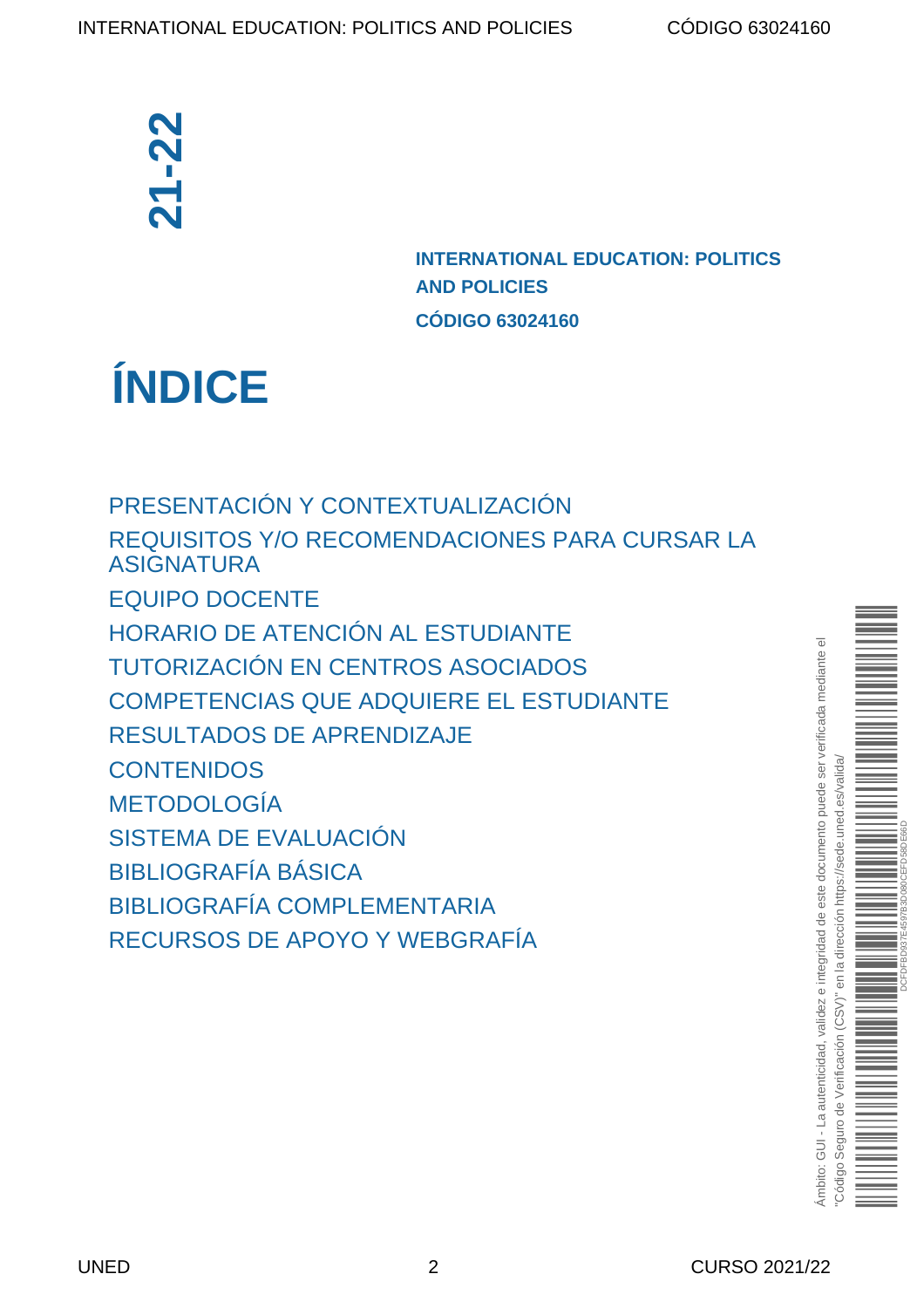| Nombre de la asignatura   | INTERNATIONAL EDUCATION: POLITICS AND POLICIES |
|---------------------------|------------------------------------------------|
| Código                    | 63024160                                       |
| Curso académico           | 2021/2022                                      |
| Departamento              | HISTORIA DE LA EDUCACIÓN Y EDUCACIÓN COMPARADA |
| Título en que se imparte  | <b>GRADO EN PEDAGOGÍA</b>                      |
| CURSO - PERIODO           | - CUARTO CURSO<br>- SEMESTRE 1                 |
| Título en que se imparte  | GRADO EN EDUCACIÓN SOCIAL                      |
| CURSO - PERIODO           | - CUARTO CURSO<br>- SEMESTRE 1                 |
| Tipo                      | <b>OPTATIVAS</b>                               |
| Nº ETCS                   | 6                                              |
| Horas                     | 150.0                                          |
| Idiomas en que se imparte | <b>INGLÉS</b>                                  |

# <span id="page-2-0"></span>**PRESENTACIÓN Y CONTEXTUALIZACIÓN**

The subject International Education: Politics and Policies provides the student with the opportunity to learn about key issues of Comparative, International and Political education from an international perspective. This subject intends to provide students with the occasion to study in English central themes of education studied from a global and late modern approach. Our current world is framed within the cultural and social phenomena of Globalization and Postmodernity, both with deep implications in all elements of the educational field. This subject intends to study key elements of international education that have suffered and experienced the impact of these two phenomena.

The subject International Education: Politics and Policies is an optional subject offered at the last level of both, the Grado in Pedagogía and the Grado in Educación Social.

The three main features of this subject, within the whole academic programme, are the following:

- Optional subject
- Value 6 ECTS
- First semester

The professor of this subject will at all times be at the disposition to guide and help the students from the start to the end of this educational process, marked by a dialogical approach.

### <span id="page-2-1"></span>**REQUISITOS Y/O RECOMENDACIONES PARA CURSAR LA ASIGNATURA**

In relation to the study and the analysis of the content of the subject *International Education*: Politics and Policies, three main suggestions must be made for the best capitalization of the learning process of the students: learning process of the students:<br>1.- Recommendation of a deep and sincere liking of the student in relation to the fields of  $\frac{2}{8}$ Ámbito: GUI - La autenticidad, validez e integridad de este documento puede ser verificada mediante el

Comparative and International Education, and Political Education.

2.- Recommendation of addressing chronologically formely subjects like, very specially, Ambito: Comparative Education and Political Education prior to the study of this subject.

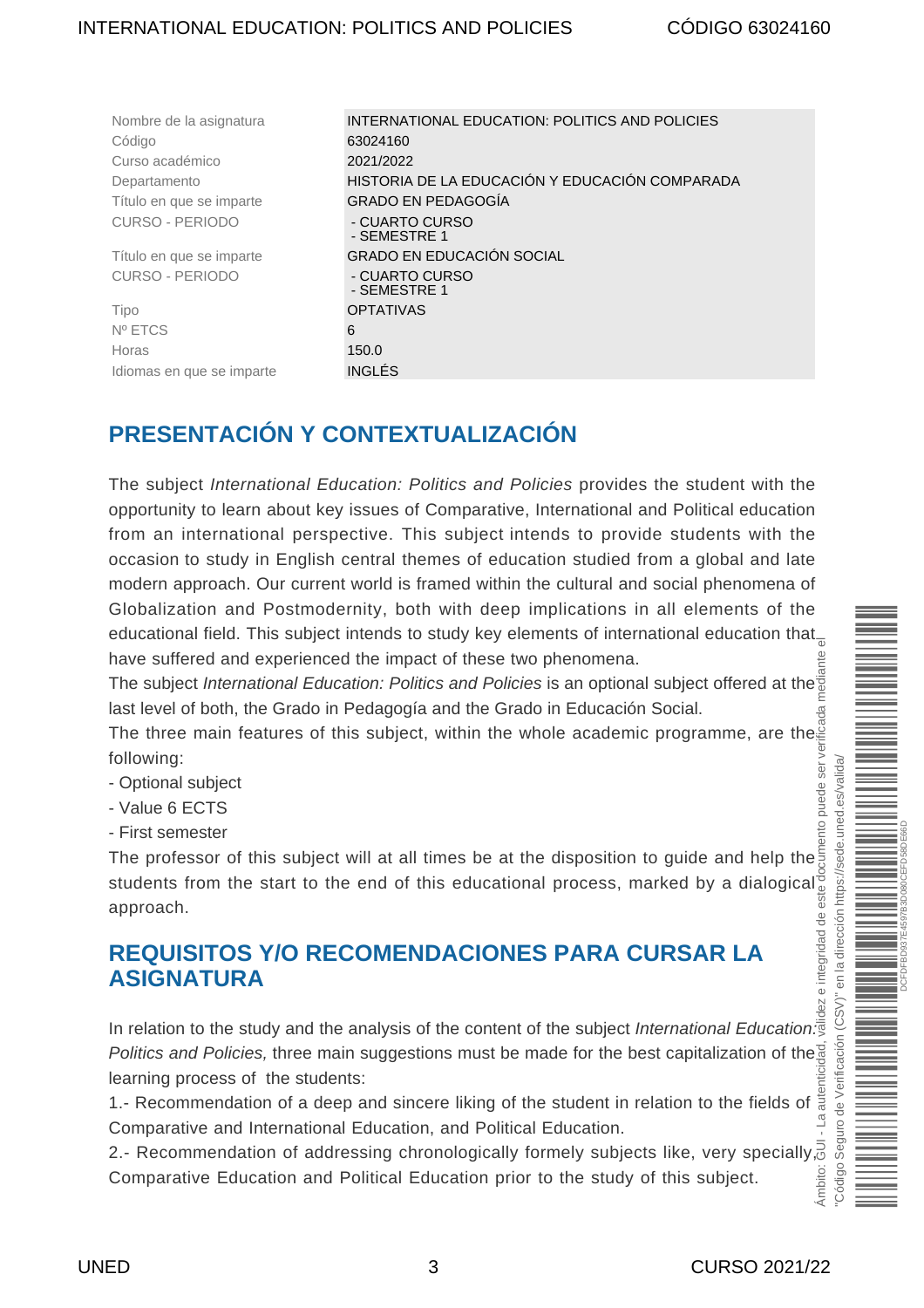3.- Recommendation of holding a B2 English level in order to be able to respond successfully to the teaching and learning process of this subject.

# <span id="page-3-0"></span>**EQUIPO DOCENTE**

| Nombre y Apellidos | MARIA JOSE GARCIA RUIZ (Coordinador de asignatura)   |
|--------------------|------------------------------------------------------|
| Correo Electrónico | migarcia@edu.uned.es                                 |
| Teléfono           | 91398-6998                                           |
| Facultad           | FACULTAD DE EDUCACIÓN                                |
| Departamento       | H <sup>a</sup> DE LA EDUCACIÓN Y EDUCACIÓN COMPARADA |
|                    |                                                      |
| Nombre y Apellidos | ELISA ISABEL GAVARI STARKIE                          |
| Correo Electrónico | egavari@edu.uned.es                                  |
| Teléfono           | 91398-8638                                           |
| Facultad           | FACULTAD DE EDUCACIÓN                                |
| Departamento       | H <sup>a</sup> DE LA EDUCACIÓN Y EDUCACIÓN COMPARADA |
|                    |                                                      |

# <span id="page-3-1"></span>**HORARIO DE ATENCIÓN AL ESTUDIANTE**

María José García Ruiz- Profesora Titular de Universidad UNED- Facultad de Educación Departamento de Historia de la Educación y Educación Comparada Calle Juan del Rosal, 14 28040 Madrid Telf: 913986998 e-mail: [mjgarcia@edu.uned.es](mailto:mjgarcia@edu.uned.es) Students will be attended Tuesdays from 10.00 am to 14.00 pm, and from 16.00 pm to 20.00 pm. Ámbito: GUI - La autenticidad, validez e integridad de este documento puede ser verificada mediante el

# <span id="page-3-2"></span>**TUTORIZACIÓN EN CENTROS ASOCIADOS**

En el enlace que aparece a continuación se muestran los centros asociados y extensiones en las que se imparten tutorías de la asignatura. Estas pueden ser:

- **• Tutorías de centro o presenciales**: se puede asistir físicamente en un aula o despacho del centro asociado.
- **• Tutorías campus/intercampus**: se puede acceder vía internet.

[Consultar horarios de tutorización de la asignatura 63024160](https://akademosweb.uned.es/Default.aspx?id_servicio=19&modo_23=1&asigna=63024160)

# **COMPETENCIAS QUE ADQUIERE EL ESTUDIANTE**

The subject of International Education: Politics and Policies promotes de following general and specific skills to the students involved in the teaching and learning process involved in the content of this subject. This skills are extracted from the general memory document of the titles of Pedagogy and Social Education:<br> **General skills:**<br> **General skills:** the titles of Pedagogy and Social Education: **General skills:**

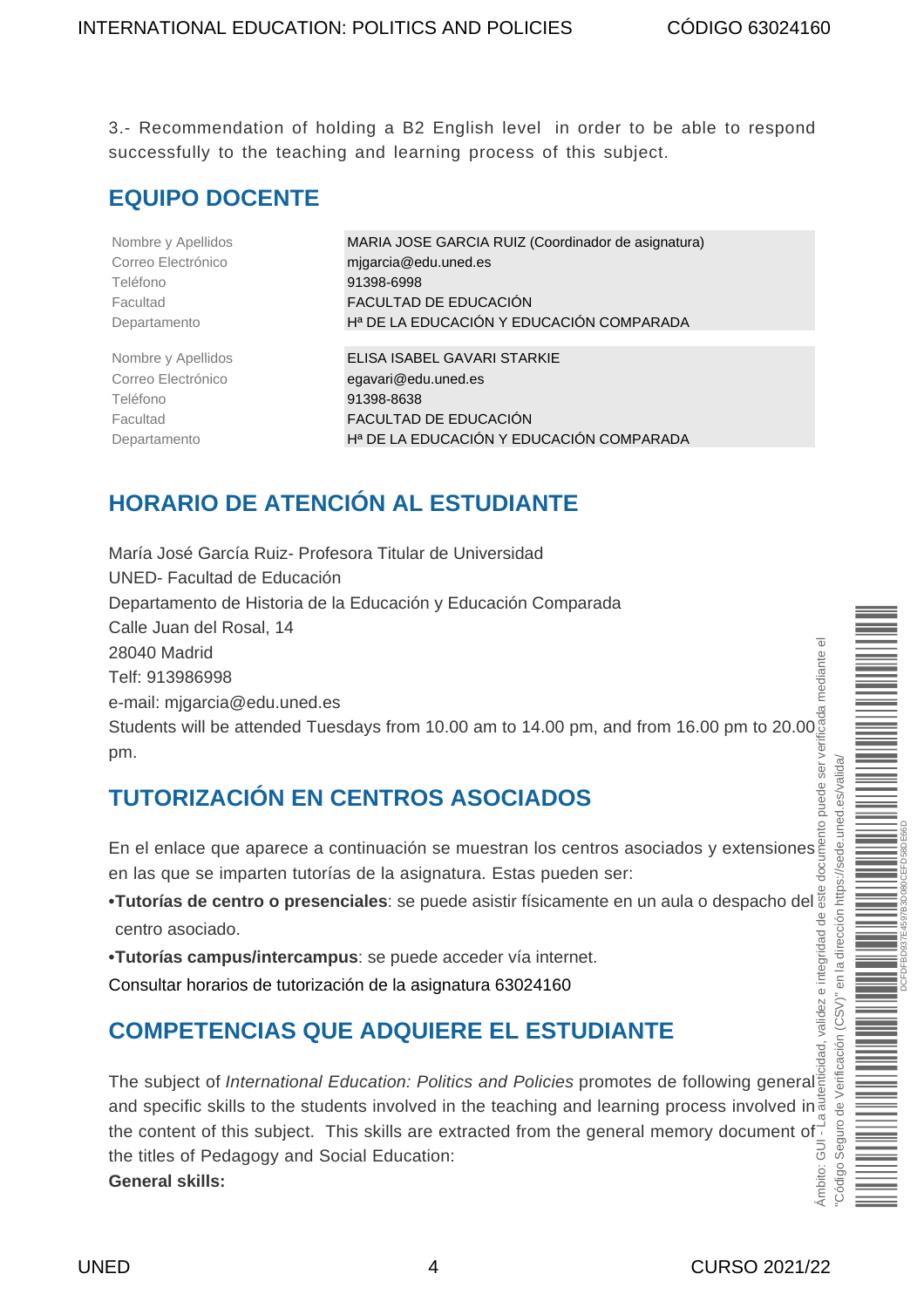CG1.- The ability to communicate orally and to produce written work in all dimensions of professional activity CG4.- The ability to use effectively and sustainably all the tools and ressources required for the knowledge society.

#### **Specific skills:**

CE01.- To be able to understand theoretical, historical, socio-cultural, comparative, political and legal aspects of the human being as the main actor of education.

CE10.- To evaluate policies, institution and education systems.

## <span id="page-4-0"></span>**RESULTADOS DE APRENDIZAJE**

As a result of the teaching and learning process developed in the subject International Education: Politics and Policies, and according to the character of the epistemology and methodology of this subject, the **learning outcomes** of the student participating in this subject can be stated as the following:

1.-) To understand the changing nature of education policies in an international context.

2.-) To be able to read and analyse about global trends in education in an age of Globalization, Postmodernity and Postcoloniality.

3.-) To be able to research ressources and to identify bibliographical sources (primary, secondary and auxiliary) needed to develop a written research in this international education field.

4.-) To develop written skills so as to be able to write extensively in the themes analysed in this subject.

# <span id="page-4-1"></span>**CONTENIDOS**

### 1.- Comparative Education, Modernity and Postmodernity

In the current years of the XXIst century, all educational issues must be analysed in the frame of the phenomena of Globalization and Postmodernity. It is these aspects that this first theme aims to study.

All the epistemological heritage of Comparative Education in the XIXth and XXth centuries reveals markedly modern features and have been constructed according to the aims of objective science, morality and universal law typical of Modernity. Cowen states that `Comparative Education has never quite recovered from this orientation'. For many academics the Postmodern critique (specially that related to the Eurocentrism and to the consideration of 'the other') is just a corrective to the Modernity Project that can be perfectly well incorporated to such project. With such correctives, the Modernity Project and many of its metanarratives are still very valid. This is the view of intellectuals such as Habermas. Postmodernism needs yet time and maturity to define and enunciate its Project.

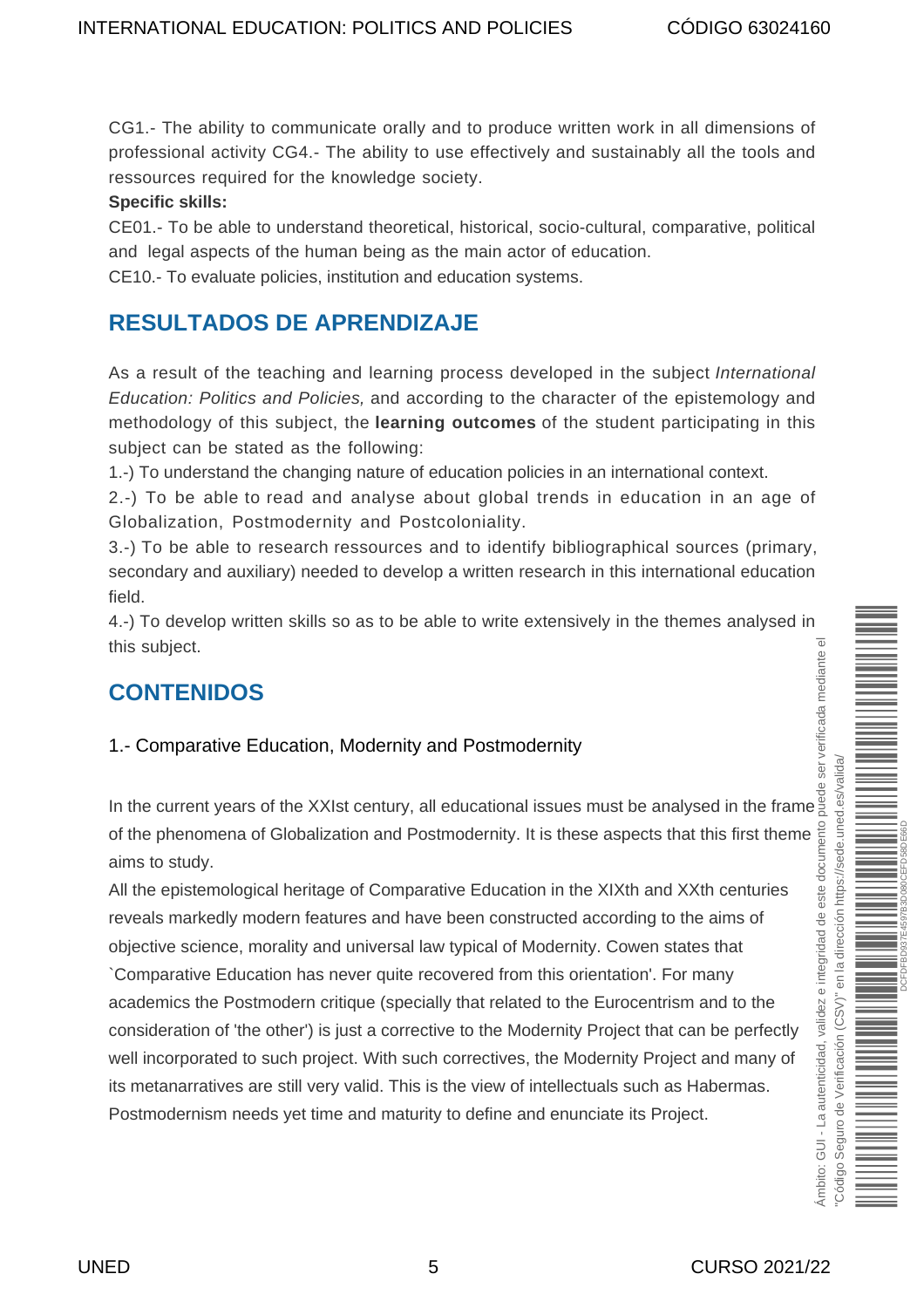#### 2.- Tradition versus Reform in Pedagogical Paradigms in the XXIst century

In the area of Pedagogy, in the first years of the XXIst century one can see the co-existence in educational systems, educational legislation and educational practice of elements of both pedagogical models, the formal and the progressive. Some analyses of excellent education systems (ie. Finland, Korea) have uncovered a greater presence within the systems of specific elements of formal pedagogy, especially those linked to teachercentrism and to hierarchical order. It would be desirable to have both visions working side by side in current education given the presence of positive elements in both perspectives. Excellent educational systems demonstrate the importance of preserving two characteristics in education systems as a guarantee of educational quality: social consensus and a balance between continuity and change, ensuring that nothing of proven educational worth is modified.

#### 3.- The recurrent debate of Diversification versus Comprehensiveness in education

In this chapter we analyse that the comprehensive school has revealed more successful when the internal pedagogical components developed in such school contain elements of the paradigm of the formal pedagogy (ie. Finland). In such cases (ie. Sweden, Spain) in which this scholar model has revealed a marked progressism, there has been detected an important diminution of the educational level and of the scholar quality. Similarly, successful educational systems reveal the goodness of the existence of a context of consensus and unity in the educational aims among the State, society, parents and teachers. The analysis of the dichotomy tradition versus educational change in the case of Finland reveals the goodness of advancing with great balance and continuity in the transition among these two parameters, specially in Spain.

### 4.- Higher Education: Statal national traditions and the impact of transnational education

This theme deals with the theme of 'Higher education: Statal National Traditions versus the impact of Transnational Education'.

In the beginning of the XXIst century, university models influenced by the Roman and the Saxon tradition of the State continue to be fully operative. Similarly, currently they are still operative the functional differences of the university of the three paradigmatic models of university in Europe: the German, the British and the French. The analysis of the university in current times has ratified the still predominance of the traditional institutional models. Beyond the current transformations experienced by the university, and beyond the debates among modern and postmodern academics, modern tradition reveals a solidity and a social and professional value of centuries which, in no case could be eradicated only due to some years

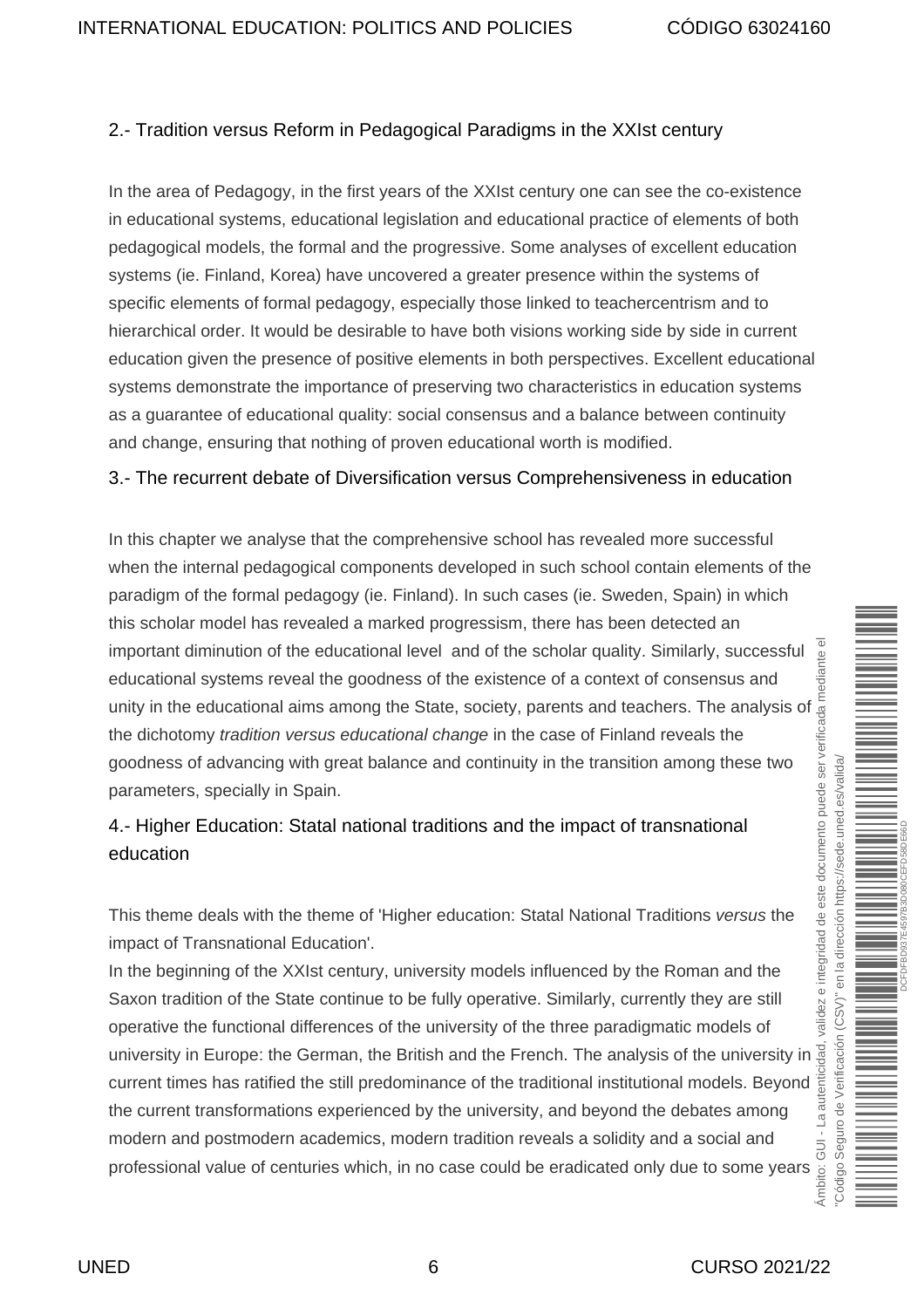of postmodern vindications and argumentations.

# <span id="page-6-0"></span>**METODOLOGÍA**

In relation to the teaching and learning process in the subject of *International Education:* Politics and Policies, the methodological used is an eclectical one among the respective suggestions of both pedagogical paradigms, the formal and the progressive. This means that the epistemological authority of the professor is recognized by means of the study of the book written by her. But, equally, the student is supposed to be an active agent by means of the continuous activities that he/her will have to undertake in order to have a successful process and evaluation in this subject.

The methodology of the learning process will be based in the reading, analysis and study of each of the four chapters of the book, and in the formation of a competent and critical opinion of the student in relation of the educational contents of this subject. The student will have to defend his/her own informed and critical stance by means of a written work in relation of each theme.

# <span id="page-6-1"></span>**SISTEMA DE EVALUACIÓN**

#### **TIPO DE PRUEBA PRESENCIAL**

Tipo de examen No hay prueba presencial

#### **PRUEBAS DE EVALUACIÓN CONTINUA (PEC)**

¿Hay PEC? Si Descripción

The evaluation and assessment of the subject International Education: Politics and Policies will be continuous. The students must compulsorily write a set of written essays all through the subject. According with the general and specific aims of this subject, the ste specific features of each theme and the total number of ECTS, the students will have to 유 write four academic essays in this subject (one essay for each theme) an essay at the  $\frac{8}{9}$ end of the study of each theme. Each essay can obtain a maximum of 10 points. The final mark in the subject will be the mid-point of the four marks. This subject will not be assessed by the realization of an exam.

Criterios de evaluación

The assessment of the students will take on account the rigour comprehension of each of the themes, the consistency and solidity of arguments of the students, the critical and academic perspective and stance of arguments of the students within each theme, and the correct use of language.

Ponderación de la PEC en la nota final Each PEC will count with a maximum of 10 points.

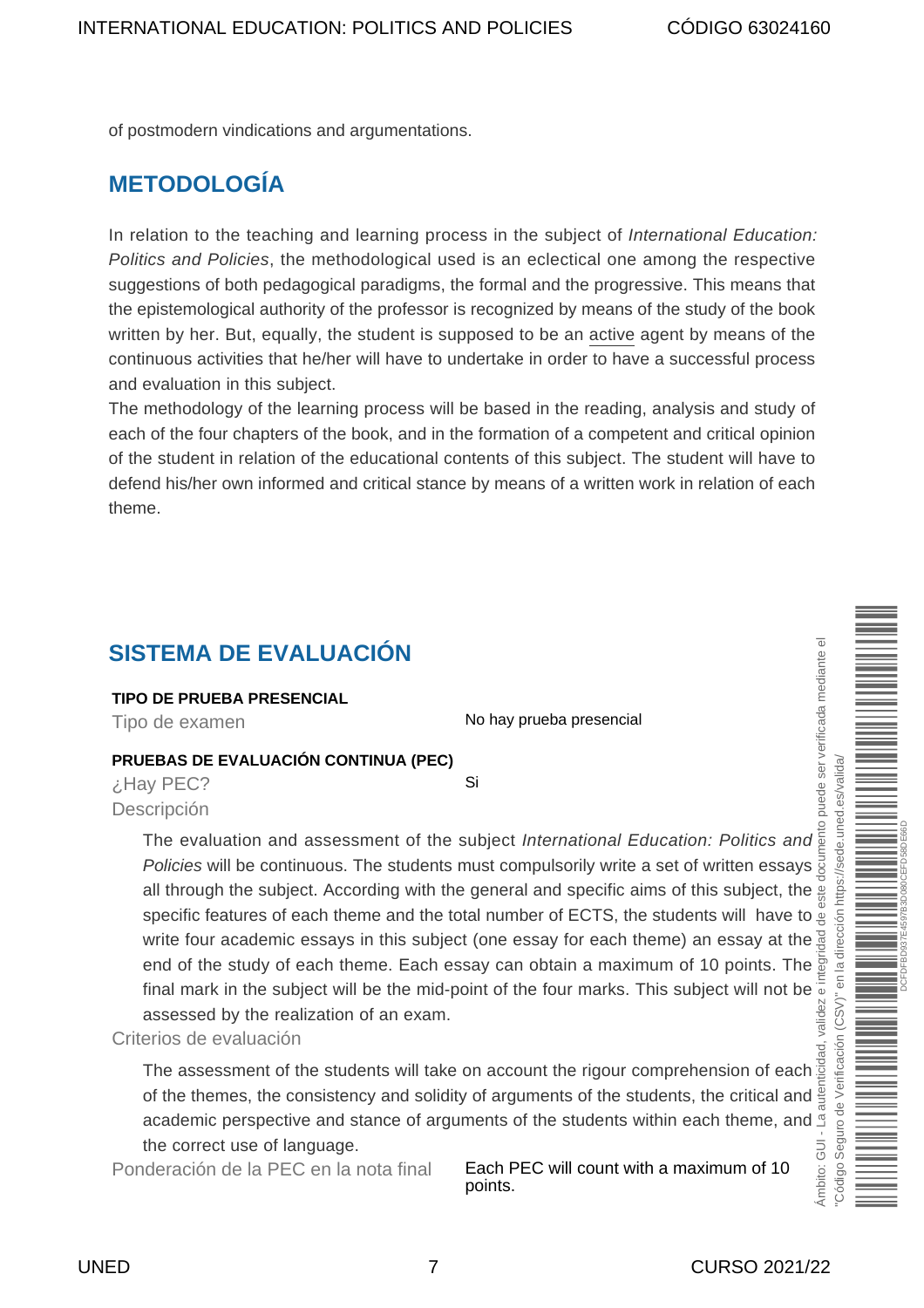Fecha aproximada de entrega **Each essay will be presented by the students** with a cadence of three weeks.

Comentarios y observaciones

Each essay will have to respond to the 'Questions for debate' specified in the compulsory book of the subject at the end of each theme.

#### **OTRAS ACTIVIDADES EVALUABLES**

```
¿Hay otra/s actividad/es evaluable/s? Si
Descripción
```
Optionally, students can present book reviews (two or three pages) within the references of the complementary bibliography. This activity is not compulsory. It is only to be done by those students that seek to get a higher mark.

Criterios de evaluación

The assessment of the students will take on account the rigour comprehension of each of the themes, the consistency and solidity of arguments of the students, the critical and academic perspective and stance of arguments of the students within each theme, and the correct use of language.

Ponderación en la nota final If well done and structured in form and in

content (deep and critical analysis) it can sum 1 or 2 points to the final mark.

Fecha aproximada de entrega Students must present this activity when they have finished it

Comentarios y observaciones

### **¿CÓMO SE OBTIENE LA NOTA FINAL?**

The final mark will be the mid point of the four marks of the essays.

# <span id="page-7-0"></span>**BIBLIOGRAFÍA BÁSICA**

The subject will use the following book as the main compulsory reading: GARCÍA RUIZ, M.J. (2013): International Education: Politics and Policies. Madrid, UNED.

# <span id="page-7-1"></span>**BIBLIOGRAFÍA COMPLEMENTARIA**

In relation to the first theme on Comparative Education, Modernity and Postmodernity:

COWEN, R. (1996): 'Comparative Education and Post-modernity', Comparative Education (Special number), 32, 2.

RUST, V. D. (1991): 'Postmodernism and its comparative education implications',

Comparative Education Review, 35, 4, pp. 610-626.

In relation to the second theme on Tradition versus reform in pedagogical paradigms in the XXIst century:

HOLMES, B. (1986): 'Paradigm Shifts in Comparative Education'. In Altbach, P.G. and Kelly, G.P.: New Approaches to Comparative Education. Chicago and London, The University of